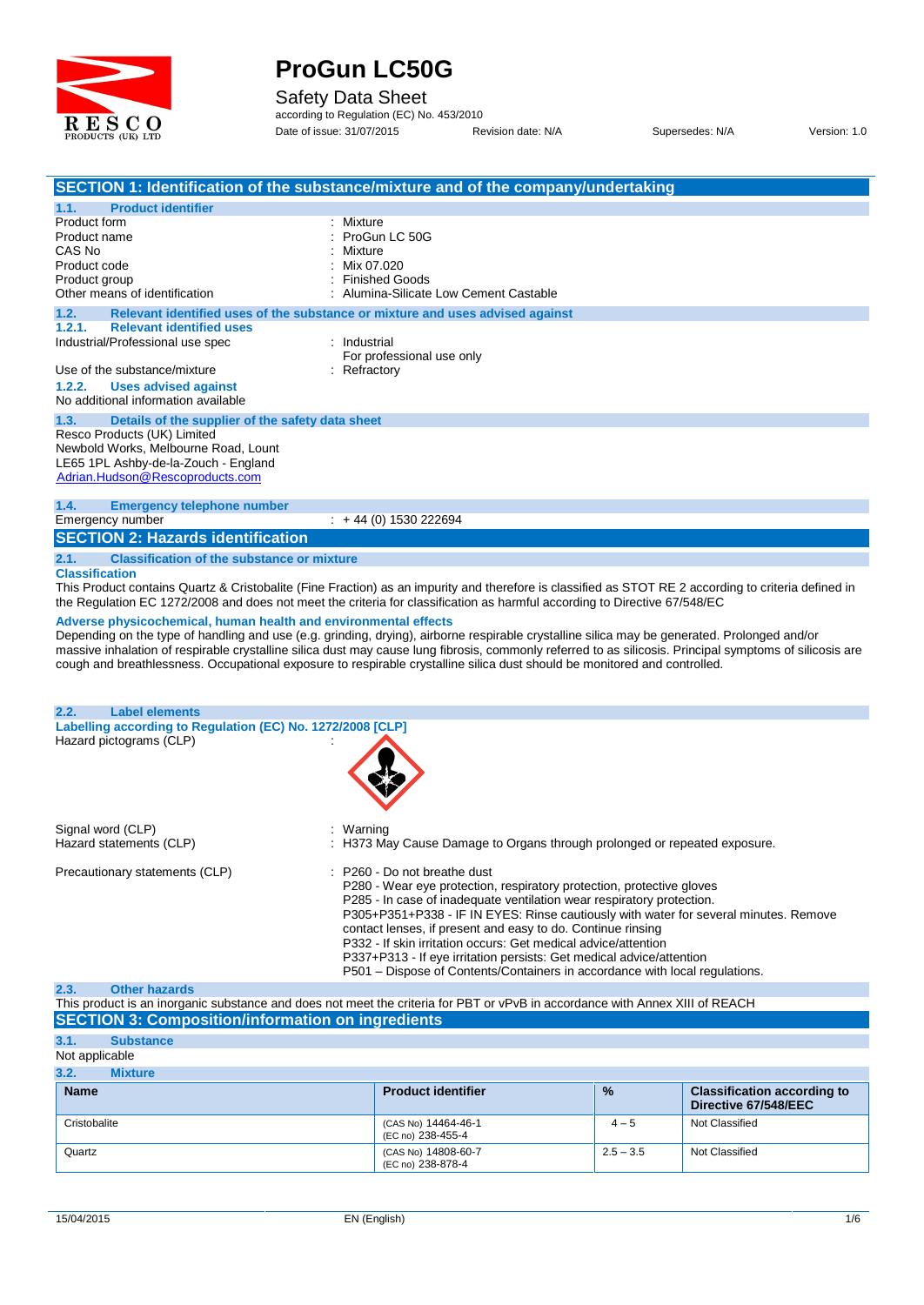Safety Data Sheet

according to Regulation (EC) No. 453/2010

| <b>Name</b>                                                                                                                                          | <b>Product identifier</b>                                                                                                                                                                                                                                                   | %           | <b>Classification according to</b><br><b>Regulation (EC) No.</b><br>1272/2008 [CLP] |
|------------------------------------------------------------------------------------------------------------------------------------------------------|-----------------------------------------------------------------------------------------------------------------------------------------------------------------------------------------------------------------------------------------------------------------------------|-------------|-------------------------------------------------------------------------------------|
| Cristobalite                                                                                                                                         | (CAS No) 14464-46-1<br>(EC no) 238-455-4                                                                                                                                                                                                                                    | $4 - 5$     | STOT RE 2                                                                           |
| Quartz                                                                                                                                               | (CAS No) 14808-60-7<br>(EC no) 238-878-4                                                                                                                                                                                                                                    | $2.5 - 3.5$ | STOT RE 2                                                                           |
| Contains between 1% and 10% of Quartz / Cristobalite (Fine Fraction) which is classified as STOT RE 2                                                |                                                                                                                                                                                                                                                                             |             |                                                                                     |
| <b>SECTION 4: First aid measures</b>                                                                                                                 |                                                                                                                                                                                                                                                                             |             |                                                                                     |
| 4.1.<br><b>Description of first aid measures</b><br>First-aid measures general                                                                       | : Never give anything by mouth to an unconscious person. If you feel unwell, seek medical                                                                                                                                                                                   |             |                                                                                     |
| First-aid measures after inhalation                                                                                                                  | advice (show the label where possible).<br>Remove person to fresh air and keep comfortable for breathing. Allow victim to breathe fresh                                                                                                                                     |             |                                                                                     |
| First-aid measures after skin contact                                                                                                                | air. Allow the victim to rest.<br>Wash with plenty of soap and water.                                                                                                                                                                                                       |             |                                                                                     |
| First-aid measures after eye contact                                                                                                                 | IF IN EYES: Rinse cautiously with water for several minutes. Remove contact lenses, if present<br>and easy to do. Continue rinsing. Rinse eyes with water as a precaution.                                                                                                  |             |                                                                                     |
| First-aid measures after ingestion                                                                                                                   | : Rinse mouth. Do NOT induce vomiting. Obtain emergency medical attention. Call a poison<br>centre or a doctor if you feel unwell.                                                                                                                                          |             |                                                                                     |
| 4.2.<br>Most important symptoms and effects, both acute and delayed                                                                                  |                                                                                                                                                                                                                                                                             |             |                                                                                     |
| Symptoms/injuries after inhalation<br>Symptoms/injuries after skin contact                                                                           | : Danger of serious damage to health by prolonged exposure through inhalation.<br>: Causes skin irritation.                                                                                                                                                                 |             |                                                                                     |
| Symptoms/injuries after eye contact                                                                                                                  | : Causes eye irritation.                                                                                                                                                                                                                                                    |             |                                                                                     |
| 4.3.<br>Indication of any immediate medical attention and special treatment needed<br>No additional information available                            |                                                                                                                                                                                                                                                                             |             |                                                                                     |
| <b>SECTION 5: Firefighting measures</b>                                                                                                              |                                                                                                                                                                                                                                                                             |             |                                                                                     |
| 5.1.<br><b>Extinguishing media</b>                                                                                                                   |                                                                                                                                                                                                                                                                             |             |                                                                                     |
| Suitable extinguishing media<br>Unsuitable extinguishing media                                                                                       | : Use extinguishing media appropriate for surrounding fire.<br>: No unsuitable extinguishing media known.                                                                                                                                                                   |             |                                                                                     |
| 5.2.<br>Special hazards arising from the substance or mixture                                                                                        |                                                                                                                                                                                                                                                                             |             |                                                                                     |
| Fire hazard<br>Explosion hazard                                                                                                                      | : Not flammable.<br>: None.                                                                                                                                                                                                                                                 |             |                                                                                     |
| Hazardous decomposition products in case of<br>fire                                                                                                  | : None.                                                                                                                                                                                                                                                                     |             |                                                                                     |
| 5.3.<br><b>Advice for firefighters</b>                                                                                                               |                                                                                                                                                                                                                                                                             |             |                                                                                     |
| Firefighting instructions                                                                                                                            | : Exercise caution when fighting any chemical fire. Prevent fire-fighting water from entering                                                                                                                                                                               |             |                                                                                     |
| Protection during firefighting                                                                                                                       | environment.<br>Do not enter fire area without proper protective equipment, including respiratory protection. Do<br>not attempt to take action without suitable protective equipment. Self-contained breathing<br>apparatus. Complete protective clothing.                  |             |                                                                                     |
| <b>SECTION 6: Accidental release measures</b>                                                                                                        |                                                                                                                                                                                                                                                                             |             |                                                                                     |
| 6.1.<br>Personal precautions, protective equipment and emergency procedures                                                                          |                                                                                                                                                                                                                                                                             |             |                                                                                     |
| For non-emergency personnel<br>6.1.1.                                                                                                                |                                                                                                                                                                                                                                                                             |             |                                                                                     |
| Emergency procedures                                                                                                                                 | : Do not breathe dust. Avoid airborne dust generation, wear personal protective equipment in<br>compliance with national legislation.                                                                                                                                       |             |                                                                                     |
| 6.1.2.<br>For emergency responders<br>Protective equipment                                                                                           | : Do not attempt to take action without suitable protective equipment. Equip clean-up crew with                                                                                                                                                                             |             |                                                                                     |
|                                                                                                                                                      | proper protection. For further information refer to section 8: "Exposure controls/personal<br>protection".                                                                                                                                                                  |             |                                                                                     |
| Emergency procedures                                                                                                                                 | : Ventilate area.                                                                                                                                                                                                                                                           |             |                                                                                     |
| 6.2.<br><b>Environmental precautions</b>                                                                                                             |                                                                                                                                                                                                                                                                             |             |                                                                                     |
| Avoid release to the environment. Prevent entry to sewers and public waters.<br>6.3.<br>Methods and material for containment and cleaning up         |                                                                                                                                                                                                                                                                             |             |                                                                                     |
| Methods for cleaning up                                                                                                                              | Avoid dry sweeping and use water spraying or vacuum cleaning systems to prevent airborne<br>dust generation. Wear personal protective equipment in compliance with national legislation.                                                                                    |             |                                                                                     |
| Other information                                                                                                                                    | : Dispose of materials or solid residues at an authorized site.                                                                                                                                                                                                             |             |                                                                                     |
| 6.4.<br><b>Reference to other sections</b><br>See Heading 8. Exposure controls and personal protection. For further information refer to section 13. |                                                                                                                                                                                                                                                                             |             |                                                                                     |
| <b>SECTION 7: Handling and storage</b>                                                                                                               |                                                                                                                                                                                                                                                                             |             |                                                                                     |
| <b>Precautions for safe handling</b><br>7.1.                                                                                                         |                                                                                                                                                                                                                                                                             |             |                                                                                     |
| Precautions for safe handling                                                                                                                        | : Ensure good ventilation of the work station. Wear personal protective equipment. Do not handle<br>until all safety precautions have been read and understood. Avoid raising dust. Avoid contact                                                                           |             |                                                                                     |
| Hygiene measures                                                                                                                                     | with skin and eyes. Do not breathe dust.<br>: Wash hands and other exposed areas with mild soap and water before eating, drinking or<br>smoking and when leaving work. Do not eat, drink or smoke when using this product. Always<br>wash hands after handling the product. |             |                                                                                     |
| Conditions for safe storage, including any incompatibilities<br>7.2.                                                                                 |                                                                                                                                                                                                                                                                             |             |                                                                                     |
| Storage conditions                                                                                                                                   | : Store this product in a dry location where it can be protected from the elements.                                                                                                                                                                                         |             |                                                                                     |
| Incompatible products                                                                                                                                | Strong bases. Strong acids.                                                                                                                                                                                                                                                 |             |                                                                                     |
| 31/07/2015                                                                                                                                           | EN (English)                                                                                                                                                                                                                                                                |             | 2/6                                                                                 |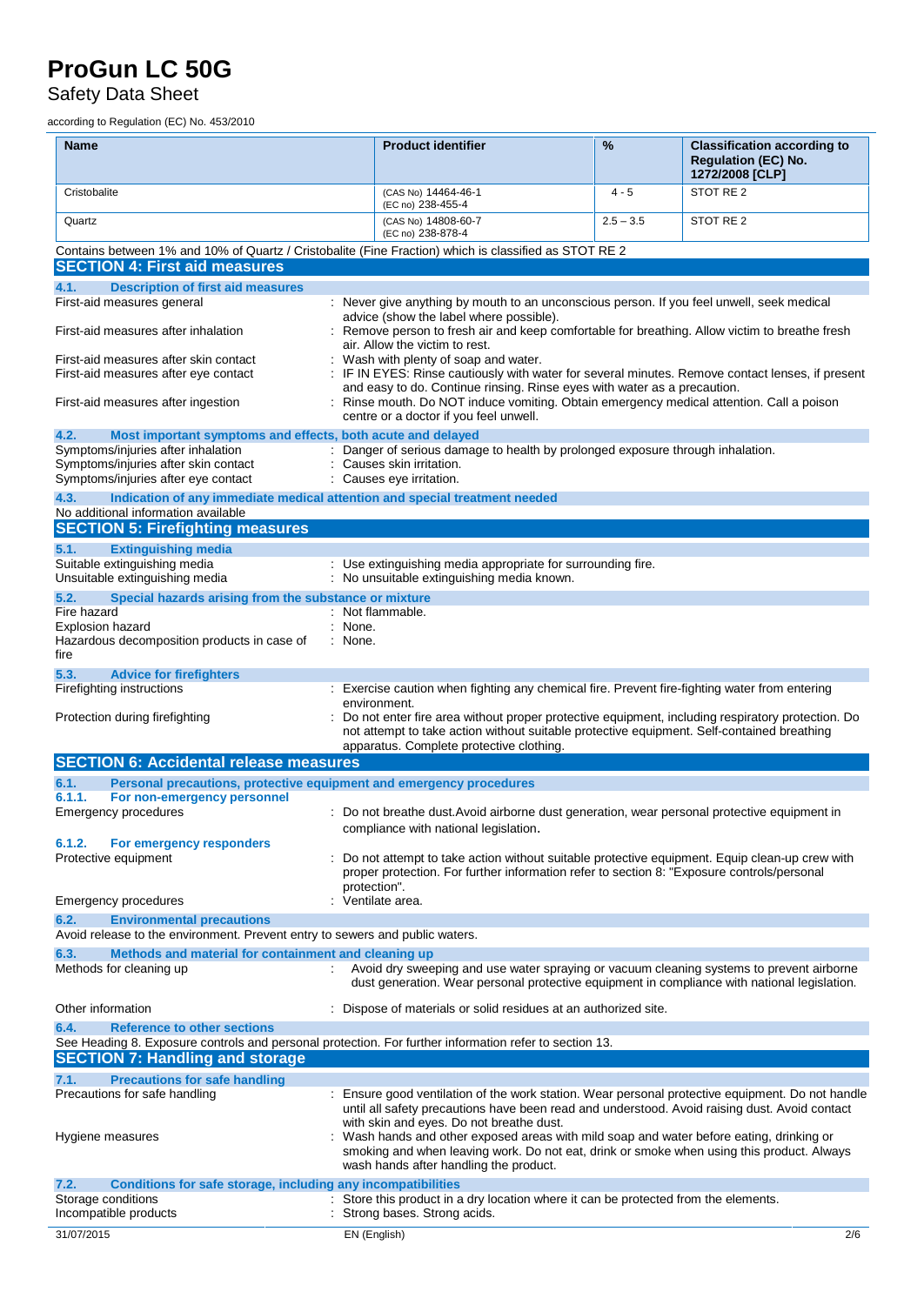#### Safety Data Sheet

according to Regulation (EC) No. 453/2010

Incompatible materials **incompatible materials incompatible materials incompatible materials** 

**7.3. Specific end use(s)**

If you require advice on specific uses, please contact your supplier or check the Good Practice Guide referred to in section 16.

#### **SECTION 8: Exposure controls/personal protection**

|                                   | فاشتراه المتحاولات والمتحاول والمتحاولات والمتحاول المتحاولات والمتحاولات والمتالية والمتحاولات والمتحاولات والمتحاولات |                                          |
|-----------------------------------|-------------------------------------------------------------------------------------------------------------------------|------------------------------------------|
| 8.1.<br><b>Control parameters</b> |                                                                                                                         |                                          |
| Quartz (14808-60-7)               |                                                                                                                         |                                          |
| Belgium                           | Limit value (mg/m <sup>3</sup> )                                                                                        | $0.1 \text{ mg/m}^3$                     |
| France                            | $VME$ (mg/m <sup>3</sup> )                                                                                              | 0.1A                                     |
| Sweden                            | AFS 2011:18 LLV (mg/m <sup>3</sup> )                                                                                    | mg/m <sup>3</sup> respirable dust<br>0.1 |
| Norway                            | Limit value $(mg/m3)$                                                                                                   | $0.1$ mg/m <sup>3</sup>                  |
| United Kingdom                    | WEL TWA (mg/m <sup>3</sup> )                                                                                            | 0.1R                                     |
| Germany                           | MAK OEL $(mg/m3)$                                                                                                       | Note $(1)$                               |
| Italy                             | ACGIH TLV (mg/m <sup>3</sup> )                                                                                          | $0.05$ mg/m <sup>3</sup>                 |
| Spain                             | ITC Limit Value (mg/m <sup>3</sup> )                                                                                    | $0.1$ mg/m <sup>3</sup>                  |
| <b>Cristobalite (14464-46-1)</b>  |                                                                                                                         |                                          |
| Belgium                           | Limit value (mg/m <sup>3</sup> )                                                                                        | $0.05$ mg/m <sup>3</sup>                 |
| France                            | $VME$ (mg/m <sup>3</sup> )                                                                                              | 0.05A                                    |
| Sweden                            | AFS 2011:18 LLV (mg/m <sup>3</sup> )                                                                                    | $0.05$ mg/m <sup>3</sup> respirable dust |
| Norway                            | Limit value $(mg/m^3)$                                                                                                  | $0.05$ mg/m <sup>3</sup>                 |
| United Kingdom                    | WEL TWA (mg/m <sup>3</sup> )                                                                                            | 0.1R                                     |
| Germany                           | MAK OEL (mg/m <sup>3</sup> )                                                                                            | Note $(1)$                               |
| Italy                             | ACGIH TLV (mg/m <sup>3</sup> )                                                                                          | $0.05 \,\mathrm{mg/m^3}$                 |
| Spain                             | ITC Limit Value (mg/m <sup>3</sup> )                                                                                    | $0.05$ mg/m <sup>3</sup>                 |

Note (1): Germany has no OEL for quartz & cristobalite. Employers are obliged to minimize exposure as much as possible, and to follow certain protective measures.

### **8.2. Exposure controls**

Appropriate engineering controls : Ensure good ventilation of the work station.<br>
Personal protective equipment : Pictogram(s) indicating the obligation of wear

- 
- : Pictogram(s) indicating the obligation of wearing personal protective equipment (PPE).



| Hand protection                 | : Wear protective gloves                                                                  |
|---------------------------------|-------------------------------------------------------------------------------------------|
| Eve protection                  | : Chemical goggles or safety glasses.                                                     |
| Skin and body protection        | : Wear suitable protective clothing                                                       |
| Respiratory protection          | : Wear appropriate mask                                                                   |
| Environmental exposure controls | : Avoid release to the environment.                                                       |
| Other information               | : Do not eat, drink or smoke during use. Avoid Generation of dust when cutting / grinding |
|                                 | installed product.                                                                        |

#### **SECTION 9: Physical and chemical properties 9.1. Information on basic physical and chemical properties** Physical state

| 31/07/2015                                           | EN (English)                        | 3/6 |
|------------------------------------------------------|-------------------------------------|-----|
| Vapour pressure at 50 °C                             | : Not Applicable                    |     |
| Vapour pressure                                      | : Not Applicable                    |     |
| Flammability (solid, gas)                            | : None<br>Non flammable             |     |
| Decomposition temperature                            | : No data available                 |     |
| Critical temperature<br>Auto-ignition temperature    | Not applicable<br>Not applicable    |     |
| Flash point                                          | : Not applicable                    |     |
| Boiling point                                        | $:$ Not applicable                  |     |
| Freezing point                                       | : Not applicable                    |     |
| Relative evaporation rate (ether=1)<br>Melting point | $:$ Not applicable<br>: $>$ 1600 °C |     |
| Relative evaporation rate (butylacetate=1)           | : Not applicable                    |     |
| рH                                                   | : No data available                 |     |
| Odour threshold                                      | : Not applicable                    |     |
| Odour                                                | : Earthy Odor.                      |     |
| Colour                                               | $:$ Grey.                           |     |
| Appearance                                           | Granular mixture.                   |     |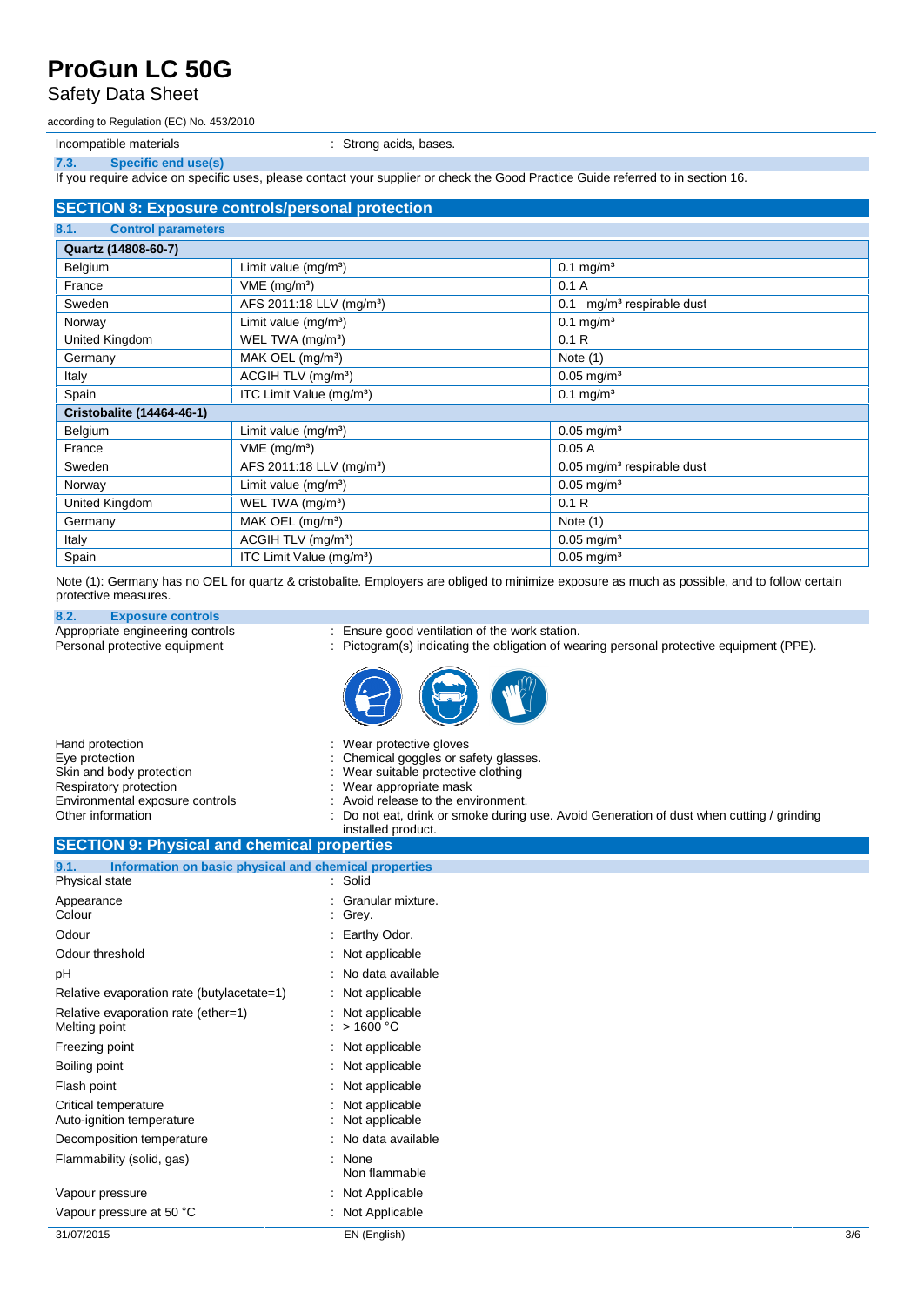#### Safety Data Sheet

according to Regulation (EC) No. 453/2010

| ccording to Regulation (EC) No. 453/2010              |                                         |
|-------------------------------------------------------|-----------------------------------------|
| Critical pressure<br>Relative vapour density at 20 °C | : Not applicable<br>: No data available |
| Relative density                                      | $\therefore$ No data available          |
| Solubility                                            | : Water: Slight                         |
| Log Pow                                               | $\therefore$ No data available          |
| Viscosity, kinematic                                  | : Not applicable                        |
| Viscosity, dynamic                                    | : Not Applicable                        |
| Explosive properties                                  | : No data available                     |
| Oxidising properties                                  | $\therefore$ No data available          |
| <b>Explosive limits</b>                               | : Not applicable                        |
|                                                       |                                         |

#### **9.2. Other information** No additional information available **SECTION 10: Stability and reactivity 10.1. Reactivity** Hydraulic setting.<br>10.2. Chemi **10.2. Chemical stability** Not established. **10.3. Possibility of hazardous reactions** Not established.<br>10.4. Condi **10.4. Conditions to avoid** Avoid dust formation. **10.5. Incompatible materials** Strong acids. Strong bases.<br>10.6. Hazardous decor **10.6. Hazardous decomposition products** None. **SECTION 11: Toxicological information 11.1. Information on toxicological effects** Acute toxicity **intervals and the classified (Based on available data, the classification criteria are not met)**

#### Skin corrosion/irritation : Not classified (Conclusive but not sufficient for classification) Causes skin irritation Serious eye damage/irritation : Not classified (Conclusive but not sufficient for classification) Causes eye irritation Respiratory or skin sensitisation : Not classified (Based on available data, the classification criteria are not met) Germ cell mutagenicity **interpretent contracts** : Not classified (Based on available data, the classification criteria are not met) Carcinogenicity : Not classified (Conclusive but not sufficient for classification) May cause cancer by inhalation Reproductive toxicity **in the classified (Based on available data**, the classification criteria are not met) Specific target organ toxicity (single exposure) : Not classified (Based on available data, the classification criteria are not met) Specific target organ toxicity (repeated exposure) : This Product contains Quartz & Cristobalite (Fine Fraction) as an impurity. Generated dust Is classified as STOT RE2 according to criteria defined in Regulation EC 1272/2008 Aspiration hazard **in the classified (Based on available data, the classification criteria are not met)**  $\cdot$  Not classified (Based on available data, the classification criteria are not met) Potential adverse human health effects and symptoms particles of crystalline silica. In 1997, IARC (the International Agency for Research on Cancer) concluded that crystalline France.) In 2009, in the Monographs 100 series, IARC confirmed its classification of Silica Dust, n June 2003, SCOEL (the EU Scientific Committee on Occupational Exposure Limits)

### : Prolonged and/or massive exposure to respirable crystalline silica-containing dust may cause silicosis, a nodular pulmonary fibrosis caused by deposition in the lungs of fine respirable

silica inhaled from occupational sources can cause lung cancer in humans (human carcinogen category 1). However it pointed out that not all industrial circumstances, nor all crystalline silica types, were to be incriminated. (IARC Monographs on the evaluation of the carcinogenic risks of chemicals to humans, Silica, silicates dust and organic fibres, 1997, Vol. 68, IARC, Lyon,

Crystalline, in the form of Quartz and Cristobalite (IARC Monographs, Volume 100C, 2012). concluded that the main effect in humans of the inhalation of respirable crystalline silica dust is in June 2003, SCOEL (the EU Scientific Committee on Occupational Exposure Limits)<br>concluded that the main effect in humans of the inhalation of respirable crystalline silica dust is<br>silicosis. "There is sufficient informat increased in persons with silicosis (and, apparently, not in employees without silicosis exposed to silica dustin quarries and in the ceramic industry). Therefore preventing the onset of silicosis silicosis. "There is sufficient information to conclude that the relative risk of lung cancer is increased in persons with silicosis (and, apparently, not in employees without silicosis expto silica dust in quarries and in

So there is a body of evidence supporting the fact that increased cancer risk would be limited to people already suffering from silicosis. Worker protection against silicosis should be assured by respecting the existing regulatory occupational exposure limits and implementing additional risk management measures where required (see section 16 below)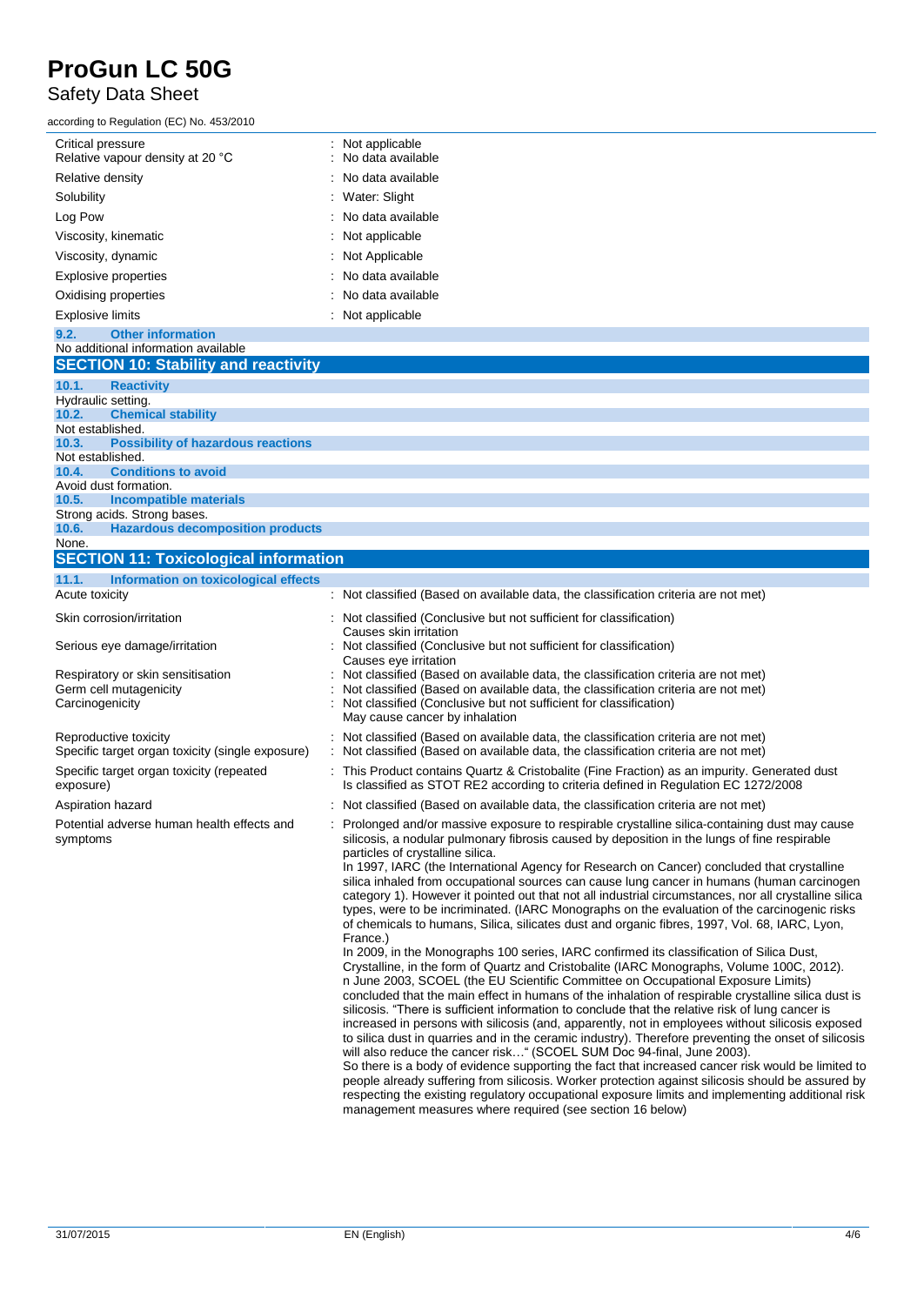Safety Data Sheet

according to Regulation (EC) No. 453/2010

| <b>SECTION 12: Ecological information</b>                               |                                                                                                                           |
|-------------------------------------------------------------------------|---------------------------------------------------------------------------------------------------------------------------|
| 12.1.<br><b>Toxicity</b>                                                |                                                                                                                           |
| Ecology - general                                                       | : The product is not considered harmful to aquatic organisms or to cause long-term adverse<br>effects in the environment. |
| <b>Persistence and degradability</b><br>12.2.                           |                                                                                                                           |
| <b>ProGun LC 50G (Mixture)</b>                                          |                                                                                                                           |
| Persistence and degradability                                           | Not established.                                                                                                          |
| Quartz (14808-60-7)                                                     |                                                                                                                           |
| Persistence and degradability                                           | Biodegradability: not applicable.                                                                                         |
| Biochemical oxygen demand (BOD)                                         | Not applicable                                                                                                            |
| Chemical oxygen demand (COD)                                            | Not applicable                                                                                                            |
| ThOD                                                                    | Not applicable                                                                                                            |
| BOD (% of ThOD)                                                         | Not applicable                                                                                                            |
| Cristobalite (14464-46-1)                                               |                                                                                                                           |
| Persistence and degradability                                           | Biodegradability: not applicable.                                                                                         |
| Biochemical oxygen demand (BOD)                                         | Not applicable                                                                                                            |
| Chemical oxygen demand (COD)<br><b>ThOD</b>                             | Not applicable                                                                                                            |
| BOD (% of ThOD)                                                         | Not applicable<br>Not applicable                                                                                          |
|                                                                         |                                                                                                                           |
| 12.3.<br><b>Bioaccumulative potential</b>                               |                                                                                                                           |
| ProGun LC 50G (Mixture)                                                 | Not established.                                                                                                          |
| Bioaccumulative potential                                               |                                                                                                                           |
| Quartz (14808-60-7)                                                     |                                                                                                                           |
| Log Pow                                                                 | Not applicable                                                                                                            |
| Bioaccumulative potential                                               | No bioaccumulation data available.                                                                                        |
| Cristobalite (14464-46-1)                                               |                                                                                                                           |
| Log Pow                                                                 | Not applicable                                                                                                            |
| Bioaccumulative potential                                               | No bioaccumulation data available.                                                                                        |
| <b>Mobility in soil</b><br>12.4.<br>No additional information available |                                                                                                                           |
| 12.5.<br><b>Results of PBT and vPvB assessment</b>                      |                                                                                                                           |
| No additional information available                                     |                                                                                                                           |
| <b>Other adverse effects</b><br>12.6.<br>Additional information         | : Avoid release to the environment                                                                                        |
| <b>SECTION 13: Disposal considerations</b>                              |                                                                                                                           |
| 13.1.<br><b>Waste treatment methods</b>                                 |                                                                                                                           |
| Waste disposal recommendations                                          | : Dispose in a safe manner in accordance with local/national regulations.                                                 |
| Ecology - waste materials                                               | : Avoid release to the environment.                                                                                       |
| <b>SECTION 14: Transport information</b>                                |                                                                                                                           |
| In accordance with ADR / RID / IMDG / IATA / ADN                        |                                                                                                                           |
| 14.1.<br><b>UN number</b>                                               |                                                                                                                           |
| Not regulated for transport<br>14.2.<br><b>UN proper shipping name</b>  |                                                                                                                           |
| Proper Shipping Name (ADR)                                              | : Not applicable                                                                                                          |
| Proper Shipping Name (IMDG)                                             | Not applicable                                                                                                            |
| Proper Shipping Name (IATA)<br>Proper Shipping Name (ADN)               | Not applicable<br>Not applicable                                                                                          |
| Proper Shipping Name (RID)                                              | Not applicable                                                                                                            |
| 14.3.<br><b>Transport hazard class(es)</b>                              |                                                                                                                           |
| <b>ADR</b>                                                              |                                                                                                                           |
| Transport hazard class(es) (ADR)<br><b>IMDG</b>                         | : Not applicable                                                                                                          |
| Transport hazard class(es) (IMDG)                                       | : Not applicable                                                                                                          |
| <b>IATA</b><br>Transport hazard class(es) (IATA)                        | : Not applicable                                                                                                          |
| <b>ADN</b><br>Transport hazard class(es) (ADN)                          | : Not applicable                                                                                                          |
| <b>RID</b><br>Transport hazard class(es) (RID)                          | : Not applicable                                                                                                          |
| 14.4.<br><b>Packing group</b>                                           |                                                                                                                           |
| Packing group (ADR)                                                     | Not applicable                                                                                                            |
|                                                                         |                                                                                                                           |
| Packing group (IMDG)                                                    | Not applicable                                                                                                            |
| Packing group (IATA)<br>Packing group (ADN)                             | Not applicable<br>Not applicable                                                                                          |